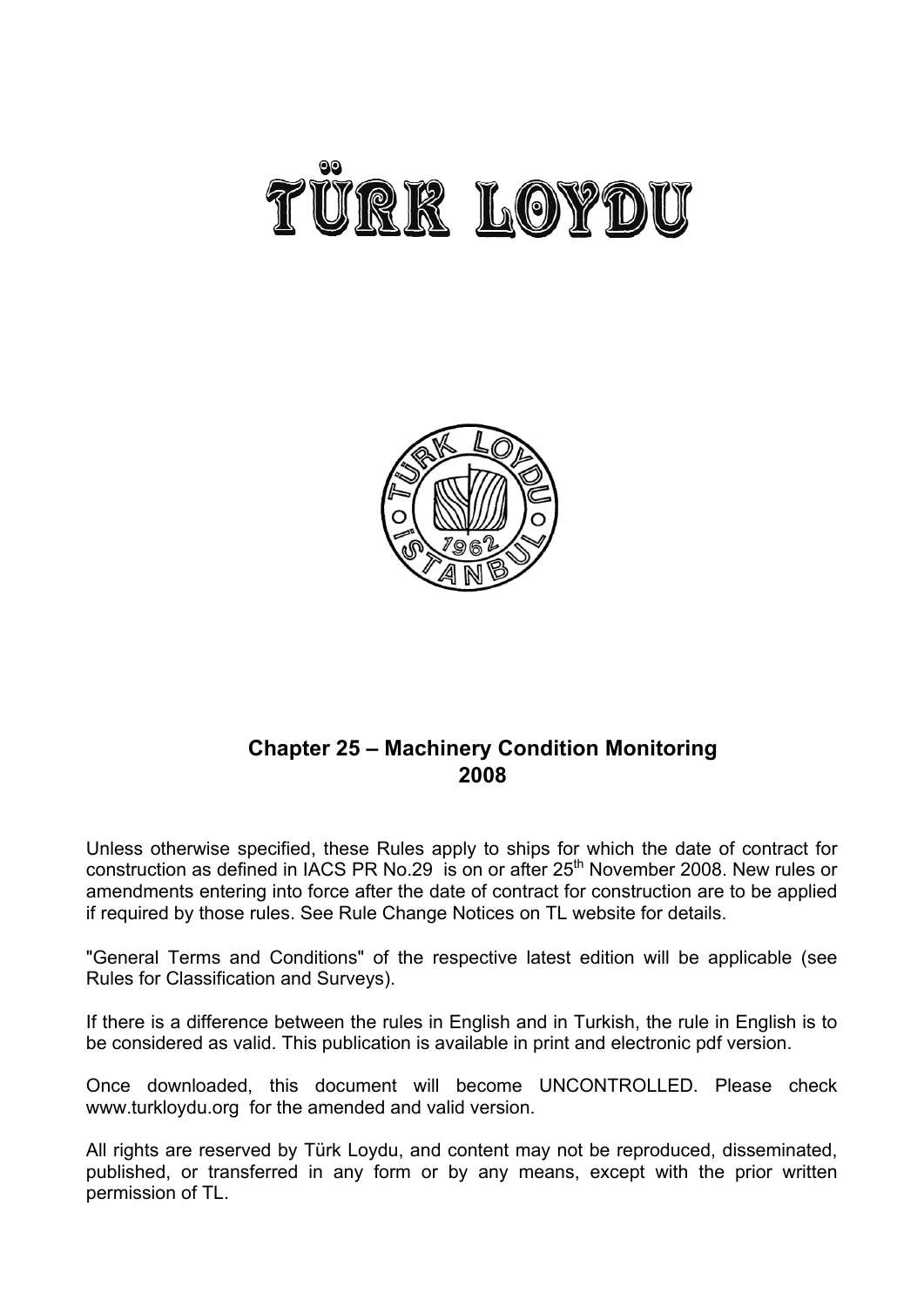| <b>TÜRK LOYDU</b>       |        |                                                                                      |
|-------------------------|--------|--------------------------------------------------------------------------------------|
| <b>Head Office</b>      |        | Postane Mah. Tersaneler Cad. No:26 Tuzla 34944 İSTANBUL / TÜRKİYE                    |
|                         | Tel    | $(90-216)$ 581 37 00                                                                 |
|                         | Fax    | $(90-216)$ 581 38 00                                                                 |
|                         | E-mail | : info@turkloydu.org                                                                 |
|                         |        | http://www.turkloydu.org                                                             |
|                         |        |                                                                                      |
| <b>Regional Offices</b> |        |                                                                                      |
| Ankara                  |        | Eskişehir Yolu Mustafa Kemal Mah. 2159. Sokak No: 6/4 Çankaya - ANKARA / TÜRKİYE     |
|                         | Tel    | $: (90-312)$ 219 56 34                                                               |
|                         | Fax    | $: (90-312)$ 219 68 25                                                               |
|                         | E-mail | : ankara@turkloydu.org                                                               |
|                         |        |                                                                                      |
| <i>izmir</i>            |        | Atatürk Cad. No :378 K.4 D.402 Kavalalılar Apt. 35220 Alsancak - İZMİR / TÜRKİYE     |
|                         | Tel    | $(90-232)$ 464 29 88                                                                 |
|                         | Fax    | $: (90-232)$ 464 87 51                                                               |
|                         | E-mail | : izmir@turkloydu.org                                                                |
| Adana                   |        | Çınarlı Mah. Atatürk Cad. Aziz Naci İş Merkezi No:5 K.1 D.2 Seyhan - ADANA / TÜRKİYE |
|                         | Tel    | $: (90 - 322) 363 30 12$                                                             |
|                         | Fax    | $: (90 - 322) 363 30 19$                                                             |
|                         | E-mail | : adana@turkloydu.org                                                                |
|                         |        |                                                                                      |
| <b>Marmaris</b>         |        | Atatürk Cad. 99 Sok. No:11 Kat:4 Daire 6 Marmaris - MUĞLA / TÜRKİYE                  |
|                         | Tel    | $(90 - 252)$ 412 46 55                                                               |
|                         | Fax    | $: (90 - 252)$ 412 46 54                                                             |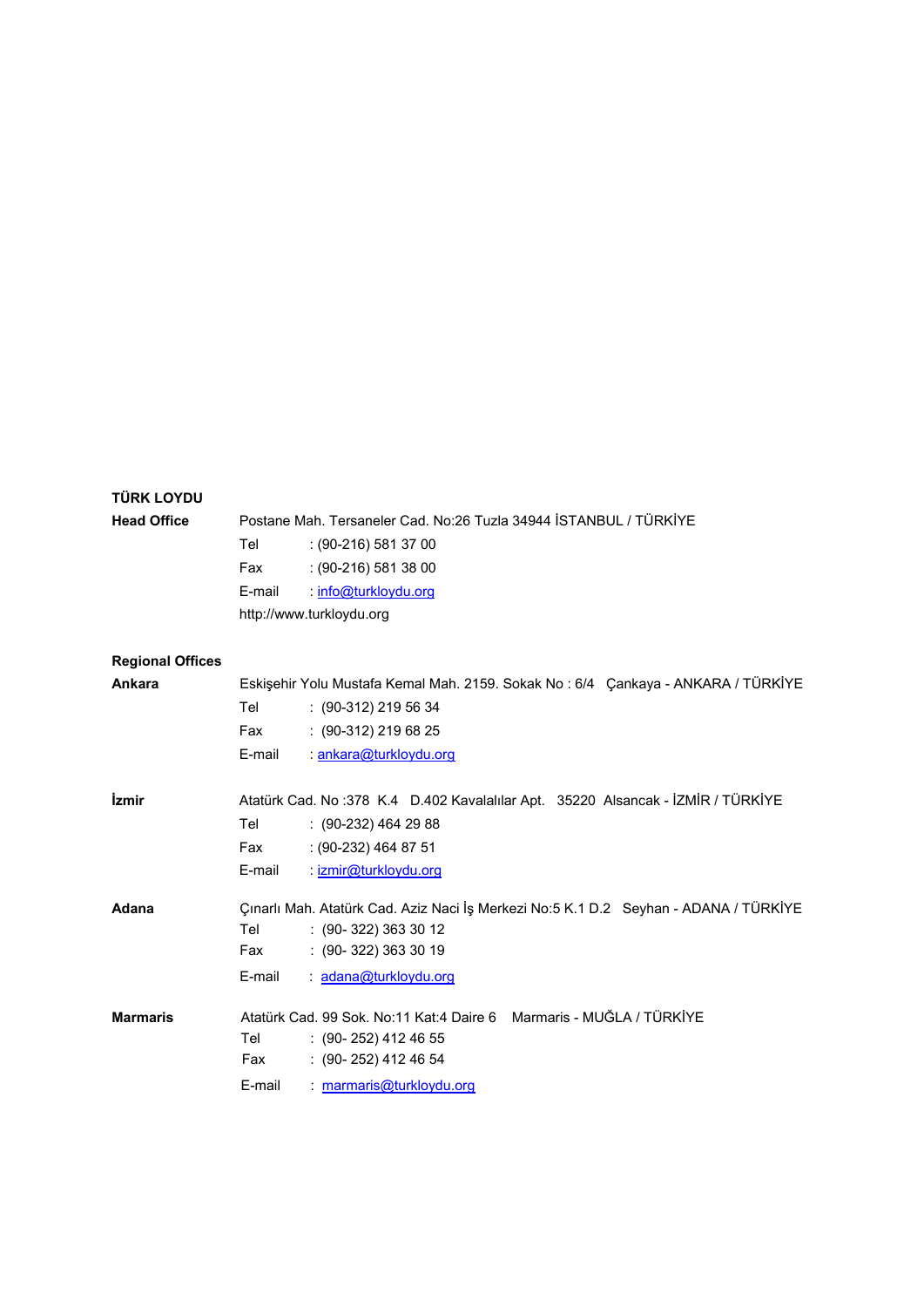# **Machinery Condition Monitoring**

### **Section 1 - General**

## Section 2 - Requirements for the Design of Condition Monitoring Systems

## **Section 3 - Requirements for Operation**

## **Section 4 - Surveys**

## **Annex A - Examples for Application**

## Annex B - Standards for Lubricating Oil Analysis

|--|--|--|--|

## Page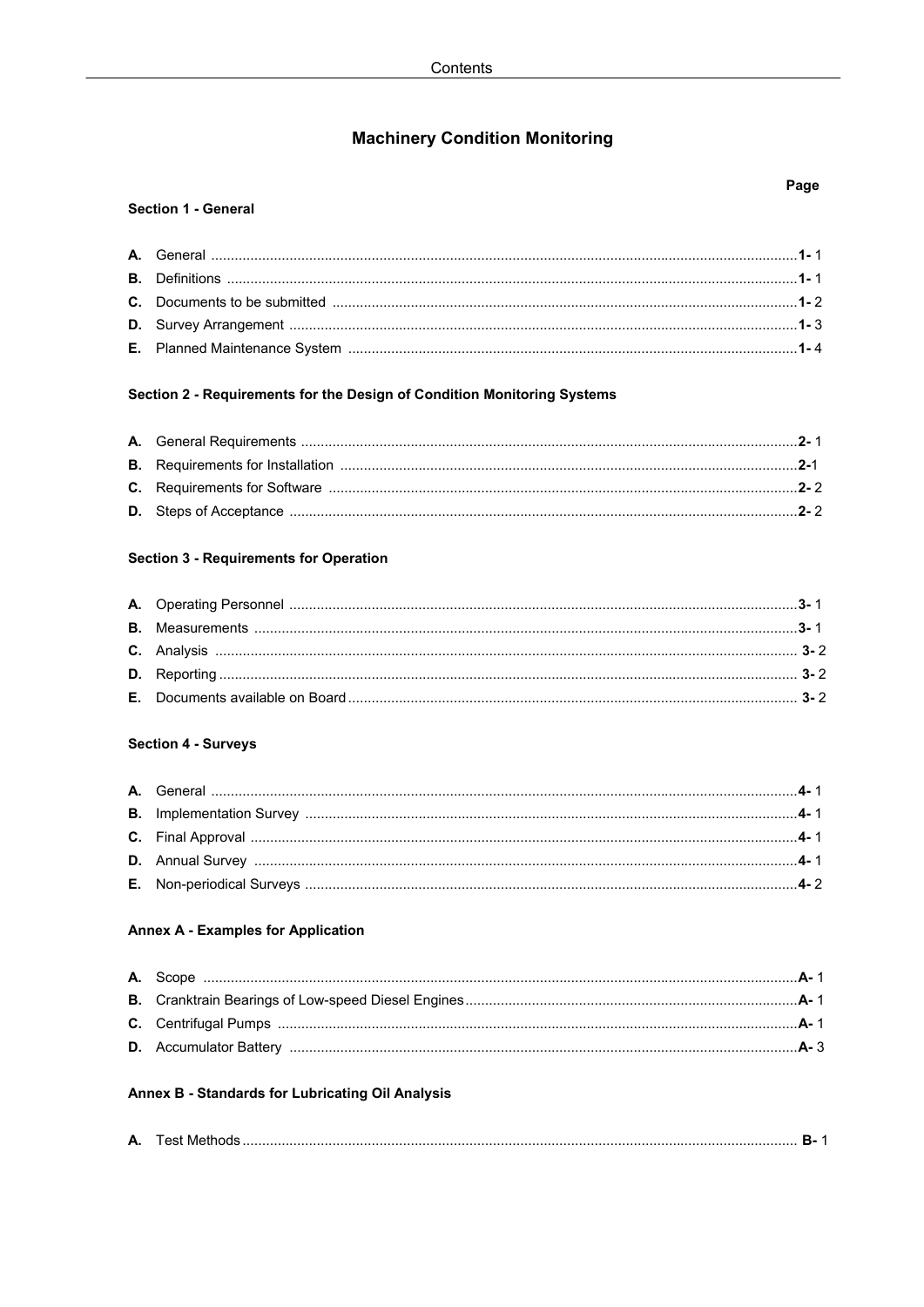## **GENERAL**

## **Page**

### **A. General**

#### **1. Scope**

**1.1** These Guidelines for Machinery Condition Monitoring apply to the machinery of ships, which are classified by **TL**, and for which a Survey Arrangement CM has been concluded between the owner/operator of the ship and **TL**.

**1.2** These Guidelines can be applied to new ships and to existing ships. For already existing ships, for which a Survey Arrangement CM will be requested, special considerations concerning their actual wear and tear condition have to be undertaken*.* 

**1.3** These Guidelines apply in addition to the **TL** Rules for Classification and Construction.

**1.4** The Guidelines set out **TL**'s general requirements regarding Condition Monitoring, which are the basis for the acceptance of Condition Monitoring with respect to Condition Based Survey.

**1.5** If a Condition Monitoring System is used in the frame of a monitoring and control system and/or a safety system, the respective **TL** Rules for monitoring and control systems and/or for safety systems shall be applied, see in particular Chapter 5 – Electrical Installation, Section 9, B.

**1.6** For propeller shafts running within the stern tube in oil under special conditions the intervals between shaft withdrawals may be prolonged and the Class

Notation **CM-PS** may be assigned, see Chapter 2 – Machinery, Section 5, C.

#### **2. Purpose**

**2.1** The purpose of Condition Monitoring Systems is to detect ongoing deterioration, especially wear and tear, of Machinery Components or parts of them. For this purpose values of significant parameters are to be collected with the aid of an adequate measurement chain. The values shall be suitable to show an obvious trend of the monitored deterioration over a period of time.

**2.2** Condition Monitoring Systems shall be capable of producing relevant data trends from the values collected and compare them with pre-defined acceptance criteria (e.g. limit curves).

**2.3** Condition Monitoring for a Machinery Component, or parts of it, will be accepted by **TL**, if it is capable of producing reliable and trustworthy information for determining the actual condition of the Machinery Component, or parts of it.

**2.4** The condition determination of a Machinery Component or parts of it, achieved from a **TL** accepted Condition Monitoring System, will be considered equivalent to condition determination by direct inspection, compare Section 4.

### **3. Structure of Condition Monitoring Systems**

Condition Monitoring Systems are distinguished in three categories: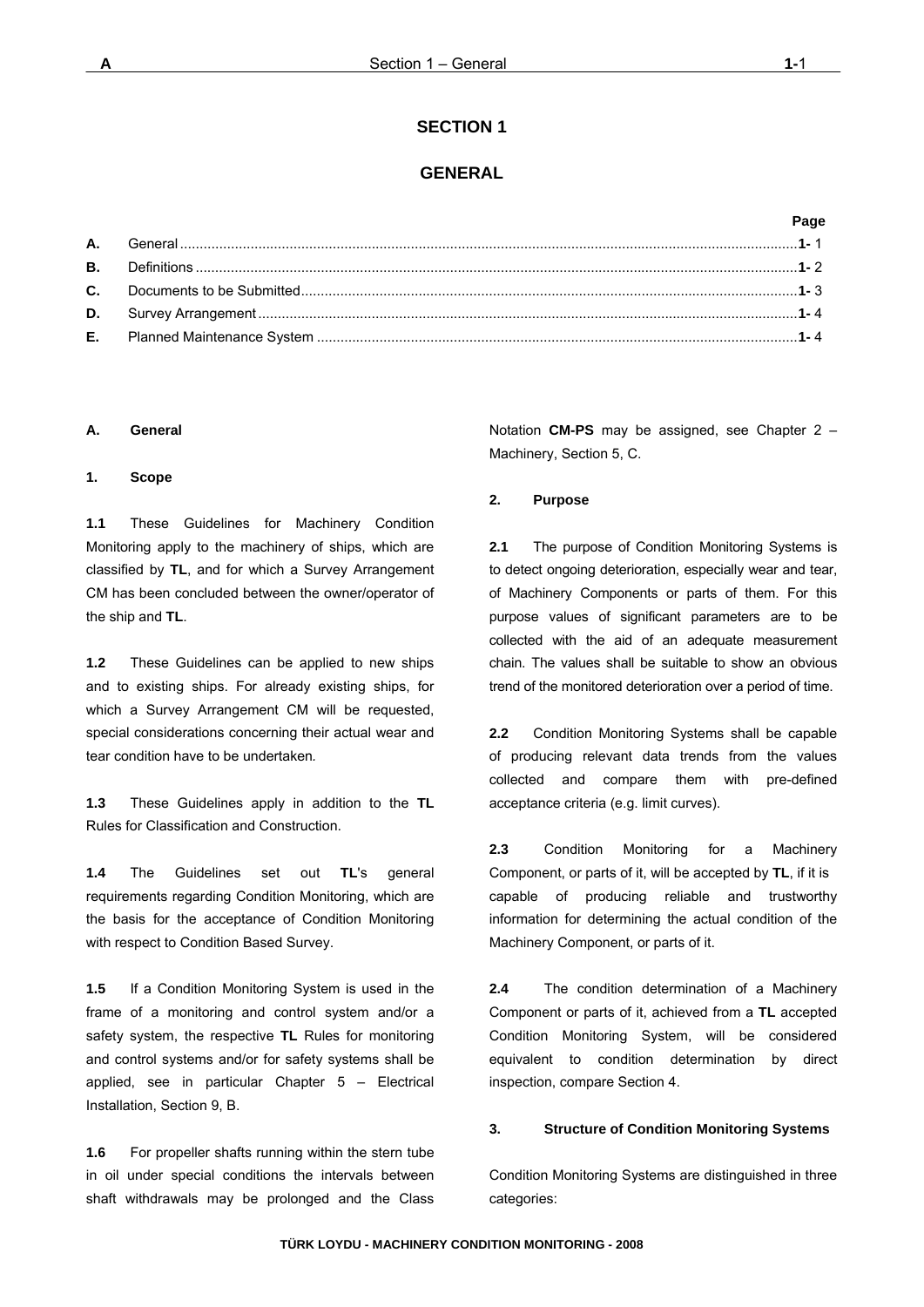- fixed installed systems
- systems with portable measurement equipment
- sampling systems, e.g. for oil sampling

#### **4. Equivalence**

Condition Monitoring Systems deviating from these Guidelines in their type, equipment or some of their parts may be accepted, provided that they are found to be equivalent to the **TL** requirements.

### **B. Definitions**

The following definitions are used in this Guideline.

#### **1. Baseline Data**

Baseline Data are generally obtained during operation on board, where the performance of the component is considered to meet the initial condition.

Baseline Data are measured or observed Reference Values defining the initial condition of a Machinery Component or parts of it, during operation under Reference Conditions.

### **2. Condition Based Maintenance**

Condition Based Maintenance is a form of preventive maintenance which uses the information from a Condition Monitoring System as additional input to adjust the planned activities according to the actual wear and tear condition of a Machinery Component.

It is recommended to include the so-called Condition Based Maintenance actions into the Planned Maintenance System.

#### **3. Condition Based Survey**

A Condition Based Survey for Machinery Components operating under Condition Monitoring is a survey where the **TL** Surveyor primarily checks the Condition Monitoring Reports defined in Section 3, D. If such reports are giving evidence to the Surveyor that the

Component or part of it, is in an acceptable running condition, he may grant a waiver from dismantling of the Component for direct inspection.

#### **4. Condition Monitoring**

Condition Monitoring comprises actions collecting regularly information about machinery condition to detect failures or deterioration of machinery condition. Measurements or observations shall be carried out during operation under defined Reference Conditions.

Within the scope of these Guidelines a clear distinction is made between Condition Monitoring and monitoring for control or safety systems (see A.1.5).

### **5. Condition Monitoring Equipment**

Condition Monitoring Equipment is any equipment used to carry out Condition Monitoring measurements.

#### **6. Condition Monitoring System**

Condition Monitoring System is a system used to detect the condition of a component. It consists of Condition Monitoring Equipment, procedures, schedules as well as methods for data collection and analysis procedures including trend estimation.

### **7. Condition Monitoring Method**

The condition Monitoring Method describes the technique for the collection and evaluation of information about the condition of components or parts of it. Examples are vibration monitoring, oil analysis, performance monitoring, thermography or motor current signature analysis.

#### **8. Machinery Component**

Machinery Components are units, such as diesel engines, generators, pumps, compressors, fans. Machinery Components consist of machinery parts, such as bearings, rotors, etc.

#### **9. Machinery System**

A Machinery System is a group of Machinery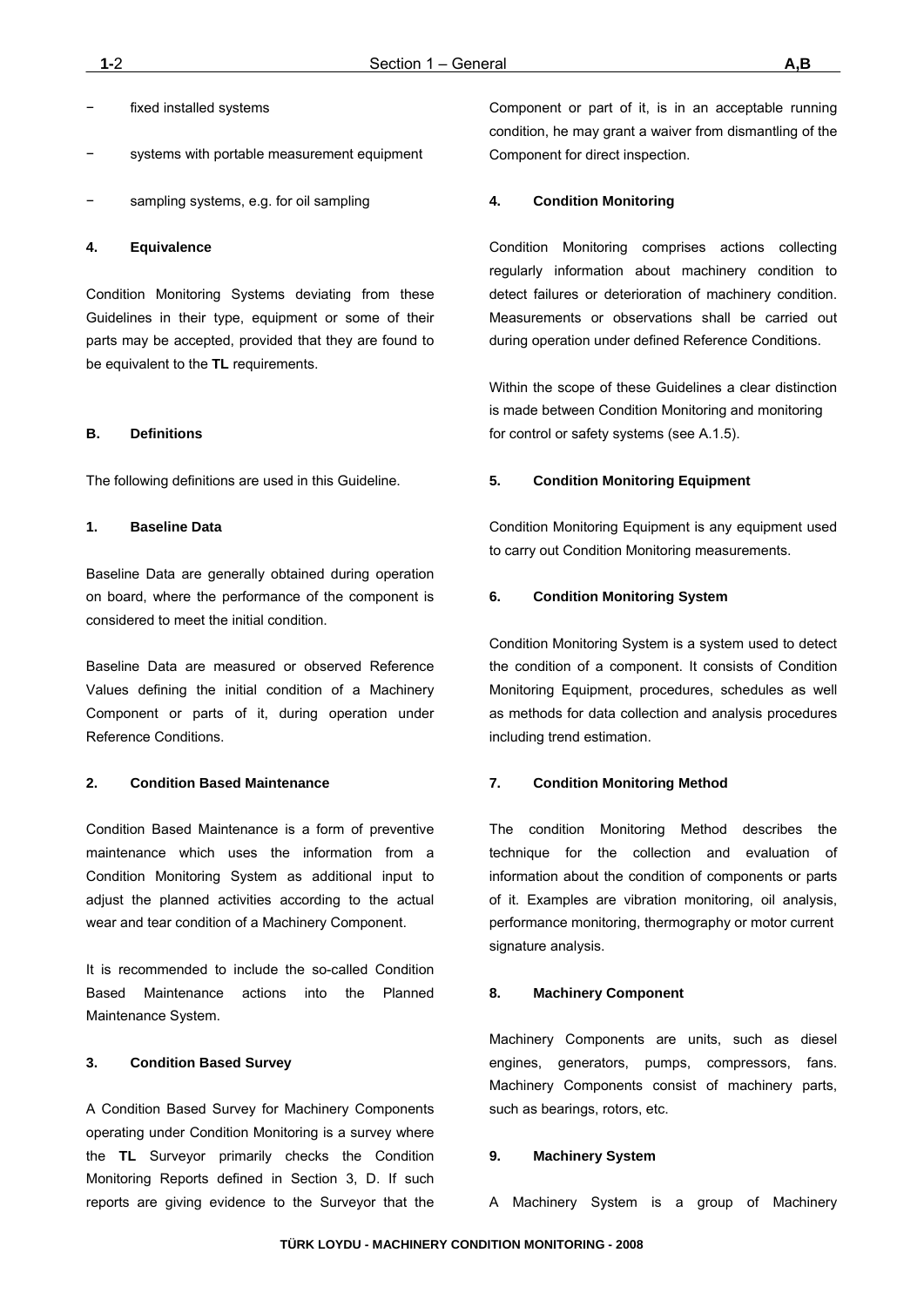Components, providing specific functions for the operation of the ship's machinery and/or cargo refrigerating installation. Examples for Machinery Systems are fuel oil systems, cooling systems, ventilation systems, etc.

### **10. Planned Maintenance System (PMS)**

PMS is a computerized system that organises maintenance and overhaul activities of machinery and electrical plant components according to manufacturers', Owners' and/or Classification Societies' requirements. The system includes maintenance intervals, maintenance instructions, lists of required spare parts, measurement records and other relevant information.

For the requirement of such a system see Classification and Surveys, Section 3, A 4.5.

### **11. Reference Conditions**

Reference Conditions are operating and/or ambient conditions during recording of Condition Monitoring data, e.g. operating conditions of the monitored component (e.g. speed, temperatures, pressures), operating conditions of surrounding systems, operating conditions of the ship (e.g. speed, draft) and relevant ambient conditions (e.g. temperature, barometric pressure, sea state, wind).

Reference Conditions are described by respective reference parameters.

Reference Conditions should be reproducible during normal operation.

#### **12. Reference Values**

Reference values are values of the measurement parameters or descriptors that define the condition of a Machinery Component or part of it, which is in an acceptable running condition. With respect to Trend Analysis, Reference Values are also referred to as Baseline Data.

Reference Values are valid only for predefined Reference Conditions. They can be obtained by measurement or observation of a component or part of it, which is proven to be free of failure or by rules and standards.

### **13. Trend Analysis**

A Trend Analysis presents time histories of measurement parameters or descriptors to evaluate the extent and progress of deterioration and the trends for the future.

#### **C. Documents to be submitted**

#### **1. General**

The required drawings, documents, calculations and supporting documentation are to be submitted in Turkish or English language. This shall be done at a sufficiently early date before the Condition Monitoring System is installed on the ship. For prototype systems special agreements may be considered.

#### **2. Scope of documentation**

If the **TL** approval for a Condition Monitoring System is requested with the aim to conclude a Survey Arrangement CM (see D.) the following documentation has to be submitted to **TL** Head Office for approval.

## **2.1 Listing of Machinery Components to be covered**

A list and description of the Machinery Components to be covered by Condition Monitoring shall be provided.

#### **2.2 Condition Monitoring System**

Descriptions of the complete Condition Monitoring System to be used specifying the following items:

- − overview of the system
- functional description, including user manual, parameter definition, data collection method, data handling, data analysis method
- − local arrangement including location and orientation of measuring points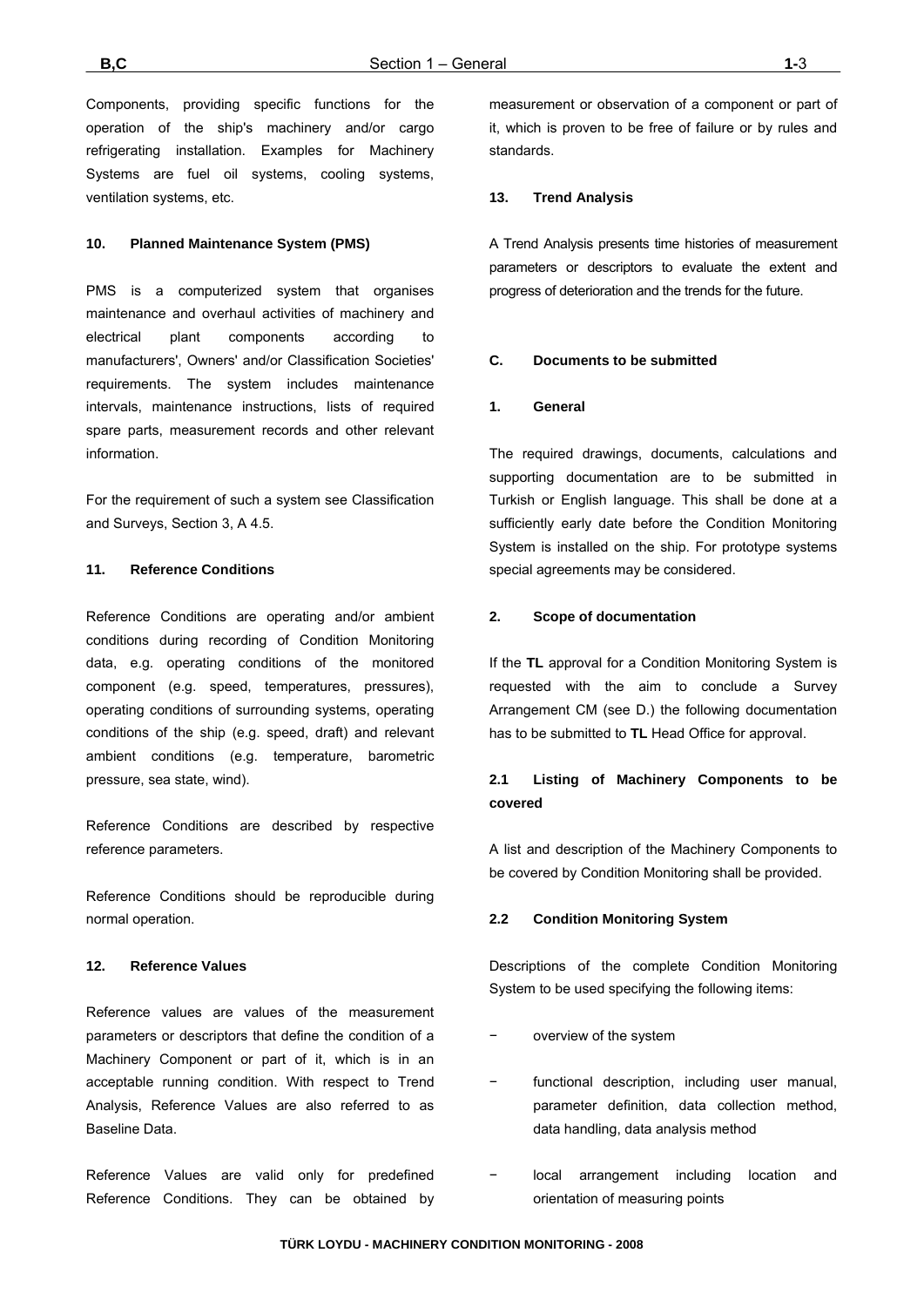- sampling method and sampling points, if applicable
- wiring diagram, if applicable
- power supply scheme, if applicable
- parts list including sensors (model, type, manufacturer, technical data sheet, attachment method) and data collection instruments (model, type, manufacturer, technical data sheet)
- − **TL** approval for the Condition Monitoring System (see Section 2, D.), if already existing
- − **TL** approval, if already existing, for installation of the measuring device (e.g. sensors, cables etc.) on the respective Machinery Component based on the agreement of the Component manufacturer

## **2.3 Details about Machinery Components**

For each Machinery Component covered by Condition Monitoring the following items shall be specified:

- actual condition of each Component, e.g. information about running hours, etc.
- − procedure of Baseline Data collection, including specification of Reference Condition(s)
- − procedure and schedule for collection of actual operating data
- − procedure and schedule for data analysis (including applied acceptance criteria for parameters) and reporting the results.
- − procedure and schedule for calibration and functional tests of Condition Monitoring Equipment
- agreement of Component manufacturer to the Condition Monitoring parameters, Condition Monitoring Method, Reference Values, etc.

### **2.4 Further Documents**

**TL** reserves the right to demand other documents where these submitted are not adequate to provide an evaluation of the system.

## **2.5 Modifications/extensions of Machinery Components or Condition Monitoring Systems**

Major modifications of the Machinery Components and/or the Condition Monitoring System which may affect the functioning of the approved Condition Monitoring System on a ship under construction or at sea are also subject to approval by **TL**. Documents are to be submitted in due time before conversion.

## **D. Survey Arrangement**

**1.** Where Machinery Components subject to Class Surveys are covered by Condition Monitoring, a Survey Arrangement CM can be agreed between the owner/operator of the ship and **TL**.

**2.** The Survey Arrangement CM shall follow the relevant requirements defined in the following Sections.

**3.** Machinery Components covered by the Survey Arrangement CM will be listed in the Approval Certificate.

## **E. Planned Maintenance System**

The Condition Monitoring System shall be used in the framework of a computerized Planned Maintenance System (PMS). The elements of the PMS considering the Machinery Components or part of them covered by Condition Monitoring shall be approved by **TL** according to the **TL** Rules Classification and Surveys, Section 3, A 4.5.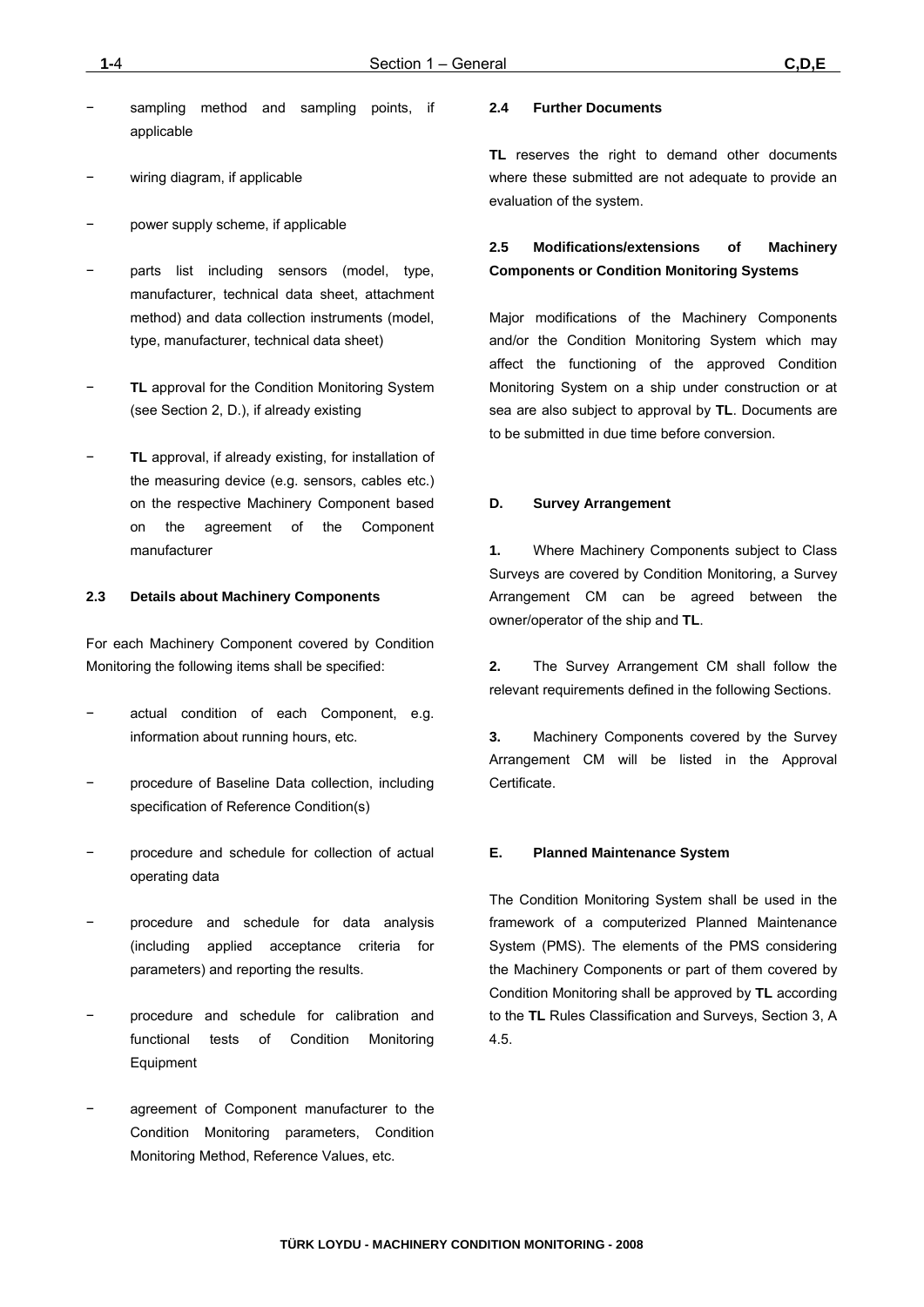## **SECTION 2**

## **REQUIREMENTS FOR THE DESIGN OF CONDITION MONITORING SYSTEMS**

|  | Page |
|--|------|
|  |      |
|  |      |
|  |      |
|  |      |

## **A. General Requirements**

## **1. Ambient conditions**

The Condition Monitoring System has to operate under the ambient conditions of ship machinery installations as defined in the **TL** Rules Chapter 4 – Machinery, Section 1, C. The degree of protection of electric/electronic components against the ingress of foreign bodies and water according to **TL** Rules Chapter 5 – Electrical Installation, Section 1, K is to be considered.

### **2. Interference to machinery control**

Data acquisition from machinery control and monitoring systems for Condition Monitoring purposes has to be free of reactive effects.

## **B. Requirements for Installation**

## **1. General**

**1.1** Correct functioning and accuracy in measurement of all measurement devices shall be assured by individual functional tests and regular calibration procedures. They have to be documented. Equipment for functional tests of the measurement devices shall be available on board.

**1.2** The manufacturer of a Machinery Component to be included in the Condition Monitoring System has to give his agreement to the installation of the measuring device on the Component as well as to the Condition

Monitoring Method to be introduced for the Component. On the basis of this agreement **TL** can approve the above mentioned installation and the Condition Monitoring Method.

**1.3** All parts of the Condition Monitoring System have to be installed in a way to enable accessibility for survey, maintenance, repair and calibration.

**1.4** If parts of Machinery Components or even Components as a whole, which influence the design and/or operation of the Condition Monitoring System, have to be changed/renewed, it shall be ensured that the Condition Monitoring System is still functioning reliably.

**1.5** In principle, Machinery Components already in service can only be included in a Condition Based Maintenance scheme, if evidence is given that the Components are in a condition close to their initial condition. In any case, an initial survey is mandatory.

**1.6** It is recommended that the implementation process is assisted by an expert familiar with the Condition Monitoring System and with the respective Machinery Component.

### **2. Portable systems**

Portable measurement devices are used for such systems.

The position of the measurement points, and in case of directed values, the measurement direction, shall be marked permanently. The coupling of the sensor to the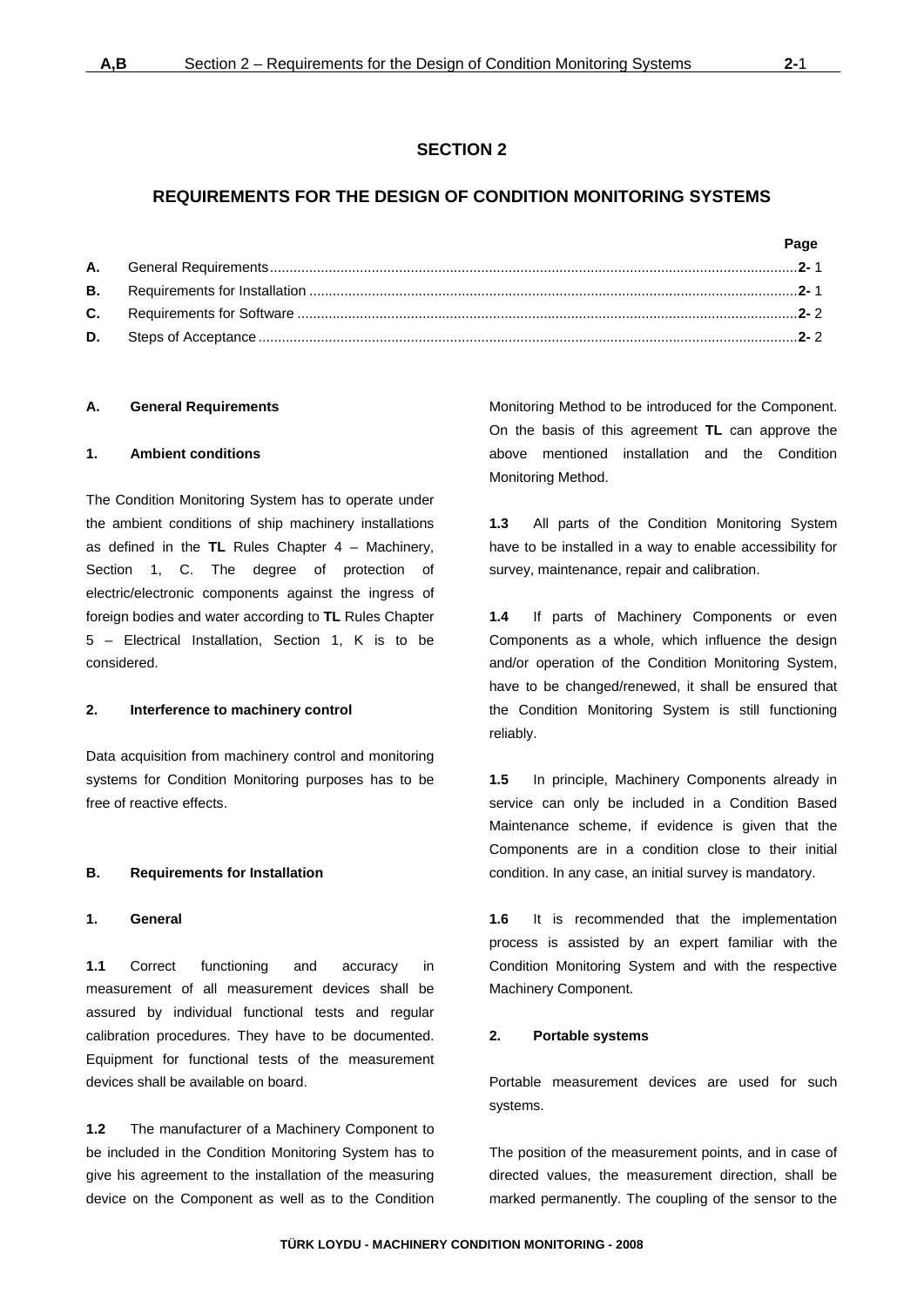measurement point shall be designed in an adequate way to avoid any human influences.

### **3. Fixed installed systems**

**3.1** The measuring devices shall be fixed installed at the Machinery Components to be monitored.

**3.2** The cables for data transfer shall comply with the requirements of the **TL** Rules Chapter 5 – Electrical Installation, Section 12.

**3.3** The Condition Monitoring System has to be equipped with a directly connected central recording and processing unit.

**3.4** Disturbed data collection shall be indicated and recorded in a log file.

### **4. Central recording and processing computer**

**4.1** The provided central recording and processing computer shall be capable of running the necessary analysis programs. The storage capacity shall be suitable to keep the data used for the Annual Condition Monitoring Reports (see Section 3, D.2) at minimum since the last Annual Survey.

**4.2** Computers in systems to be type approved shall meet the requirements defined in Chapter 5 – Electrical Installation, Section 10.

**4.3** The computer system has to be only accessible for authorized operating personnel, see Section 3, A.

## **C. Requirements for Software**

The software for the central recording and processing computer shall meet the requirements defined in Chapter 5 – Electrical Installation, Section 10. In addition, the following requirements shall be fulfilled.

#### **1. Data measurement**

**1.1** Reference Values for the parameters to be monitored shall be accepted by the manufacturer of the monitored Machinery Component, the Condition Monitoring System provider and require approval by **TL**.

**1.2** The Reference Values shall be displayed together with the trend curves.

**1.3** Reference parameters defining Reference Conditions and Condition Monitoring data shall be measured within an adequate time window to ensure that the values belong to the same operating conditions.

**1.4** The sampling rate of the data acquisition shall be adequate for the respective duty of the Condition Monitoring method.

**1.5** The evaluation rate shall be adequate to ensure detection of failures at the Machinery Components in time.

**1.6** In fixed installed systems all data which define the Reference Conditions of the Machinery Component shall be made available.

### **2. Data analyses**

### **2.1 Monitoring and diagnosis**

The Condition Monitoring System used to evaluate a component's condition shall provide adequate monitoring and diagnosis functions. These functions shall enable a clear evaluation of the actual condition of the component or parts of it.

#### **2.2 Trend analysis**

A trend analysis has to be established for the time development of the measurement values. For this the measurement values are to be presented over the operation time considering the Reference Conditions. From this presentation it shall be possible to derive the consequences for necessary actions.

#### **D. Steps of Acceptance**

If an owner/operator of a ship requests a Survey Arrangement CM as defined in Section 1, D. the following steps of technical acceptance have to be executed: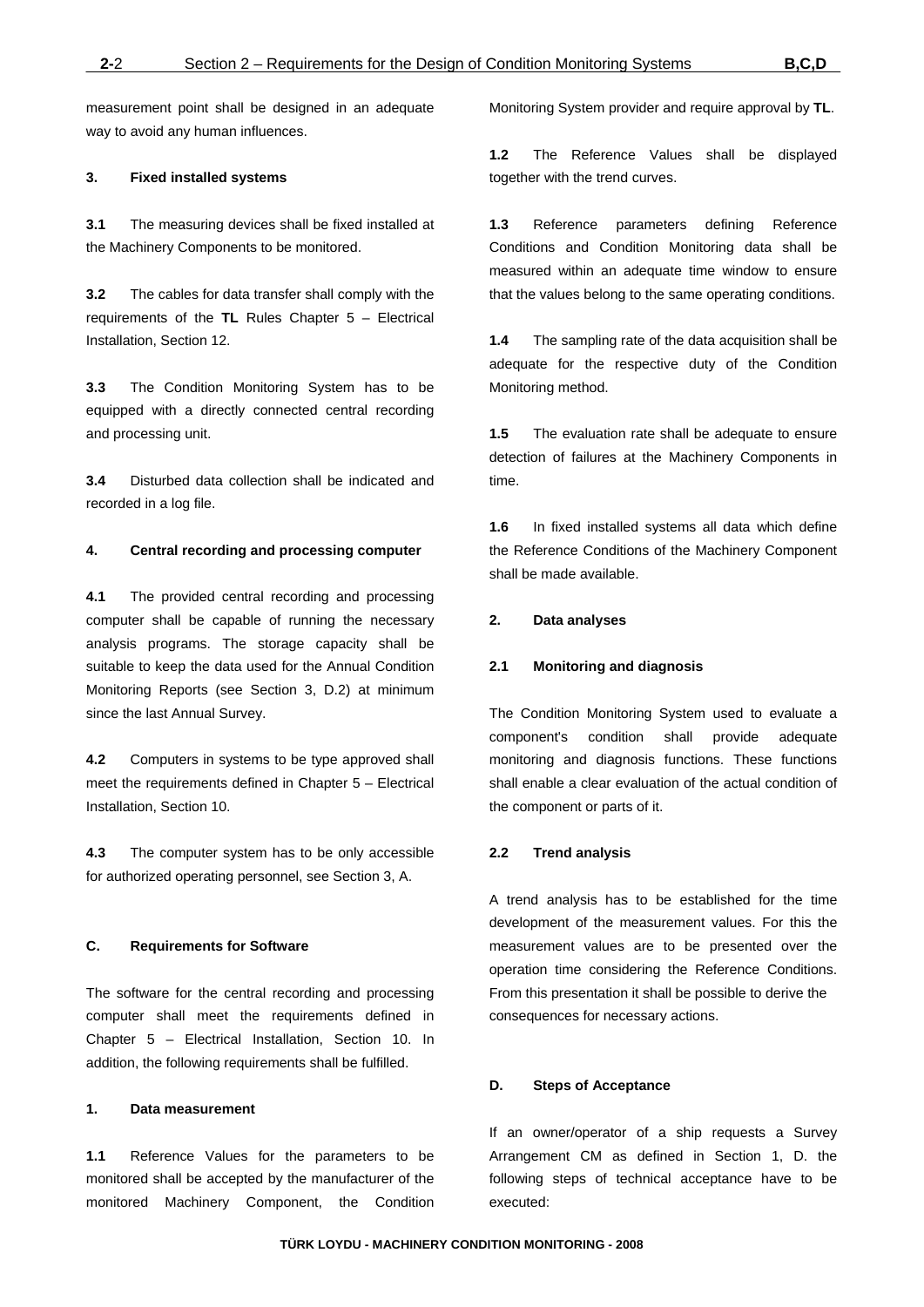#### **1. Design approval**

The documentation as defined in Section 1, C. has to be submitted to **TL** Head Office and checked to achieve the design approval.

## **2. Type approval for components of Condition Monitoring Systems**

All essential components of a Condition Monitoring System have to be type approved. For detailed requirements see **TL** Rules, Additional Rules and Guidelines, Guidelines for the Performance of Type Approvals, and Chapter 5 – Electrical Installation, Section 10.

## **3. Case by case approval of a Condition Monitoring System**

**3.1** For an approval of a Condition Monitoring System designed for a special, singular application on board of a ship the components of the Condition Monitoring System shall be type approved according to 2.

**3.2** After installation of the complete fixed or portable system on board of the ship, tests will be made in presence of **TL** representatives considering the overall functioning during the sea trials and after an operating time of successful operation – the length of which will be defined according to scope and complexity of the system – the Condition Monitoring System is approved.

## **4. Type approval of Condition Monitoring Systems**

**4.1** It is possible to get – on request – also type approval for a complete, fixed installed Condition Monitoring System. In this case the components shall be type approved according to 2. and the overall functioning of the system has to be proven by suitable tests.

After successful testing, a Type Approval Certificate will be issued with the remark that a successful check of the application on board is still pending.

**4.2** If a system with a Type Approval Certificate according to 4.1 is installed on board of a ship, after the sea trials and after an operating time of successful operation – the length of which will be defined according to scope and complexity of the system – the Type Approval Certificate will get the remark that the application on board has been successful.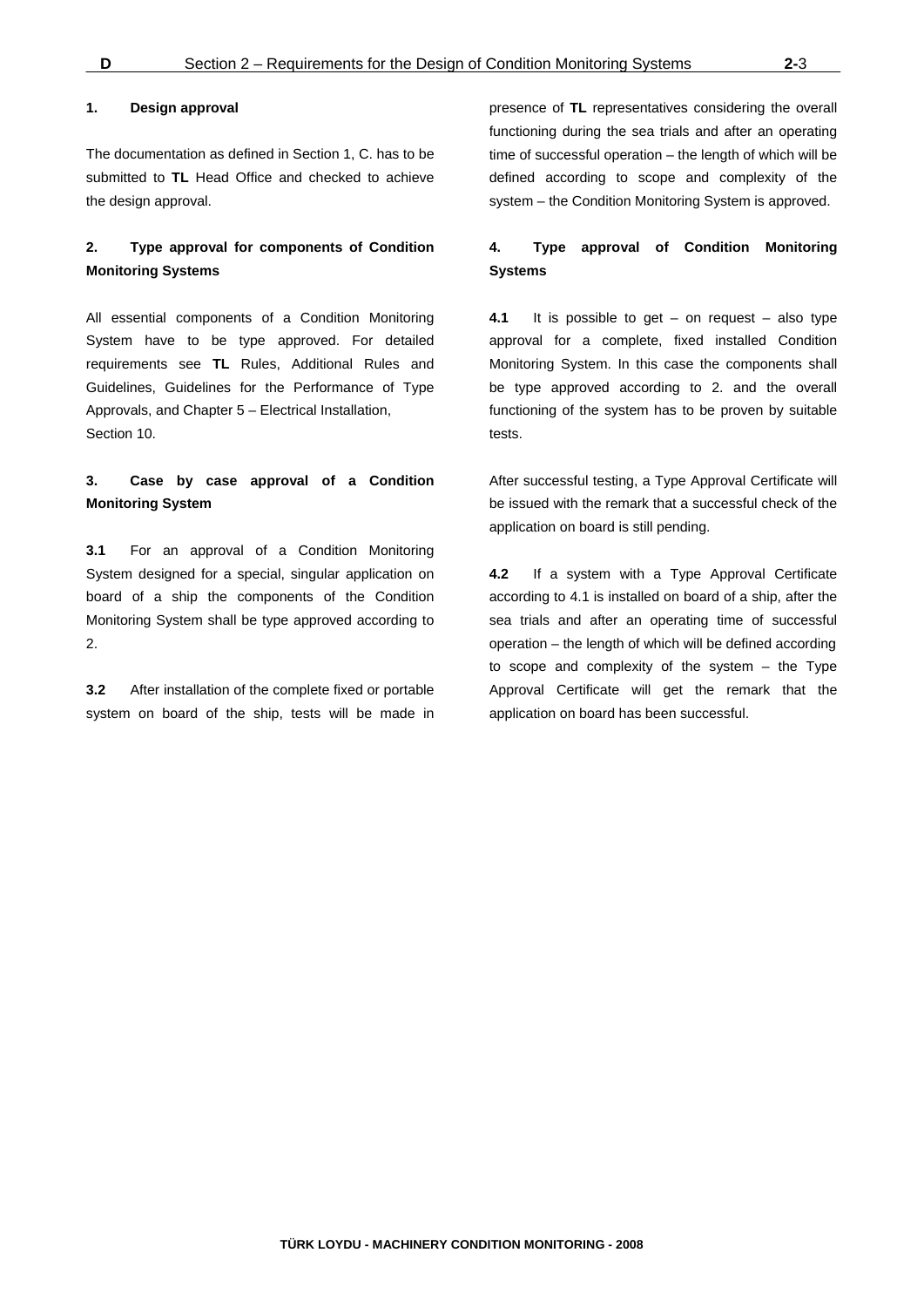## **SECTION 3**

## **REQUIREMENTS FOR OPERATION**

|  | Page |
|--|------|
|  |      |
|  |      |
|  |      |
|  |      |
|  |      |
|  |      |

## **A. Operating Personnel**

**1.** The chief engineer shall be the responsible person on board in charge of the Condition Monitoring Systems.

**2.** The operation of Condition Monitoring Systems is to be carried out only by assigned personnel.

**3.** The qualification of the operating personnel has to be proven by adequate documents, compare Section 4, B.2.

Such documents may relate to existing experience with Condition Monitoring and/or suitable training received/planned for the Condition Monitoring System installed on the ship.

## **B. Measurements**

### **1. Intervals**

Measurements for Condition Monitoring purposes shall be taken at defined intervals. The length of the intervals depends on the individual monitoring task and has to be defined for each individual task and each component.

## **2. Baseline Data**

**2.1** Baseline Data shall be taken at Reference Conditions. The conditions have to be documented during measurements and shall be adjusted during the period of successful operation according to Section 2, D.3. and D.4.

Measurements of Baseline Data have to be carried out to the satisfaction of **TL**.

**2.2** For retrofit of a Condition Monitoring System, special consideration has to be given regarding the definition of the Reference Values of each component subject to Condition Monitoring. This has to be done on a case by case basis.

### **3. Reference Conditions**

Measurements for Condition Monitoring purposes shall be taken at Reference Conditions. The Reference Conditions have to be documented. In case that Reference Conditions cannot be established at the time of the measurements, the measured values shall be converted to Reference Conditions, applying suitable conversion algorithms.

### **4. Documentation of results**

To facilitate the comparison of the actual measurement results with the Baseline Data, Baseline Data shall be displayed or noted together with the documented results.

### **5. Significant failures and defects**

Significant failures and defects of the Condition Monitoring System which cause that trends of the measured data cannot be controlled, have to be repaired promptly.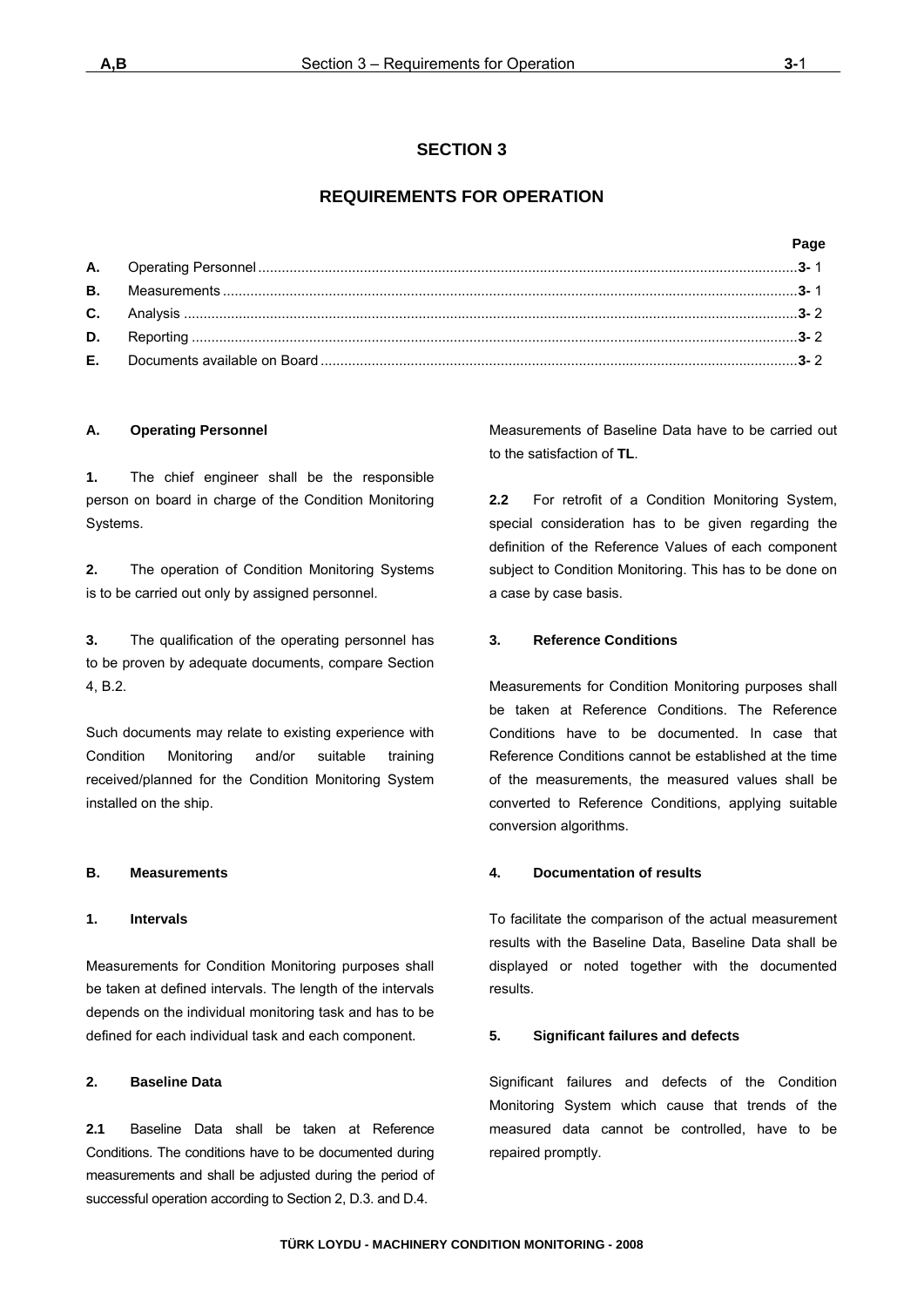## **C. Analysis**

## **1. Documentation**

Measurement results shall be documented in tables or graphs. The trend of the measured data versus time has to be documented and is in general the relevant information to judge the condition of the monitored Machinery Component.

## **2. Reference Values**

**2.1** Reference Values shall be presented together with the documented results. A comparison of the measured values with the Reference Values provides the basis for the assessment of the condition status.

**2.2** Reference Values may be reconsidered, taking into account the operation experience with the individual machinery on board the ship. See also Section 2, C.1.1.

## **3. Special analysis methods**

The requirements for special analysis methods, like the periodical analysis of liquids, will be defined case by case depending on the application.

## **D. Reporting**

## **1. Immediate reports**

**1.1** Any modifications of the Condition Monitoring System, its procedures and/or schedules have to be reported to **TL**'s Head Office for approval.

**1.2 TL**'s Head Office shall be informed, if scheduled Condition Monitoring measurements cannot be performed due to failures/defects defined in B.5.

## **2. Annual Condition Monitoring Report**

An Annual Condition Monitoring Report has to be submitted to **TL**'s Head Office at least four weeks prior to the annual survey onboard the ship. It shall contain:

a list of all Machinery Components covered by Condition Monitoring with the condition status of each component and the respective trend curves stated. The status and the trend curves are to be based on all results including the latest measurements.

- a summary list of all Machinery Components covered by Condition Monitoring that has been modified, repaired, and/or maintained unscheduled, together with a description of the causes
- a description of any changes made regarding the Condition Monitoring System, including a statement of the reason
- failures and defects experienced with the Condition Monitoring System

For the year where Class Renewal of the ship is due, the same Annual Report as defined above has to be submitted.

## **E. Documents available on Board**

The following documentation shall be available:

- − relevant manuals for all Condition Monitoring Systems
- records of measurements including Baseline Data taken, sample analyses results received, as well as corresponding data trends for the machinery covered by Condition Monitoring
- − calibration protocols and functional tests protocols for the Condition Monitoring Equipment
- reports of modifications on a component, repairs or unscheduled maintenance, including the analysis of the reasons
- records of training in the use of the Condition Monitoring Equipment on board, or similar means to prove adequate qualification for each person assigned to carry out Condition Monitoring procedures
- − all reports concerning Condition Monitoring for at least the last five years of operation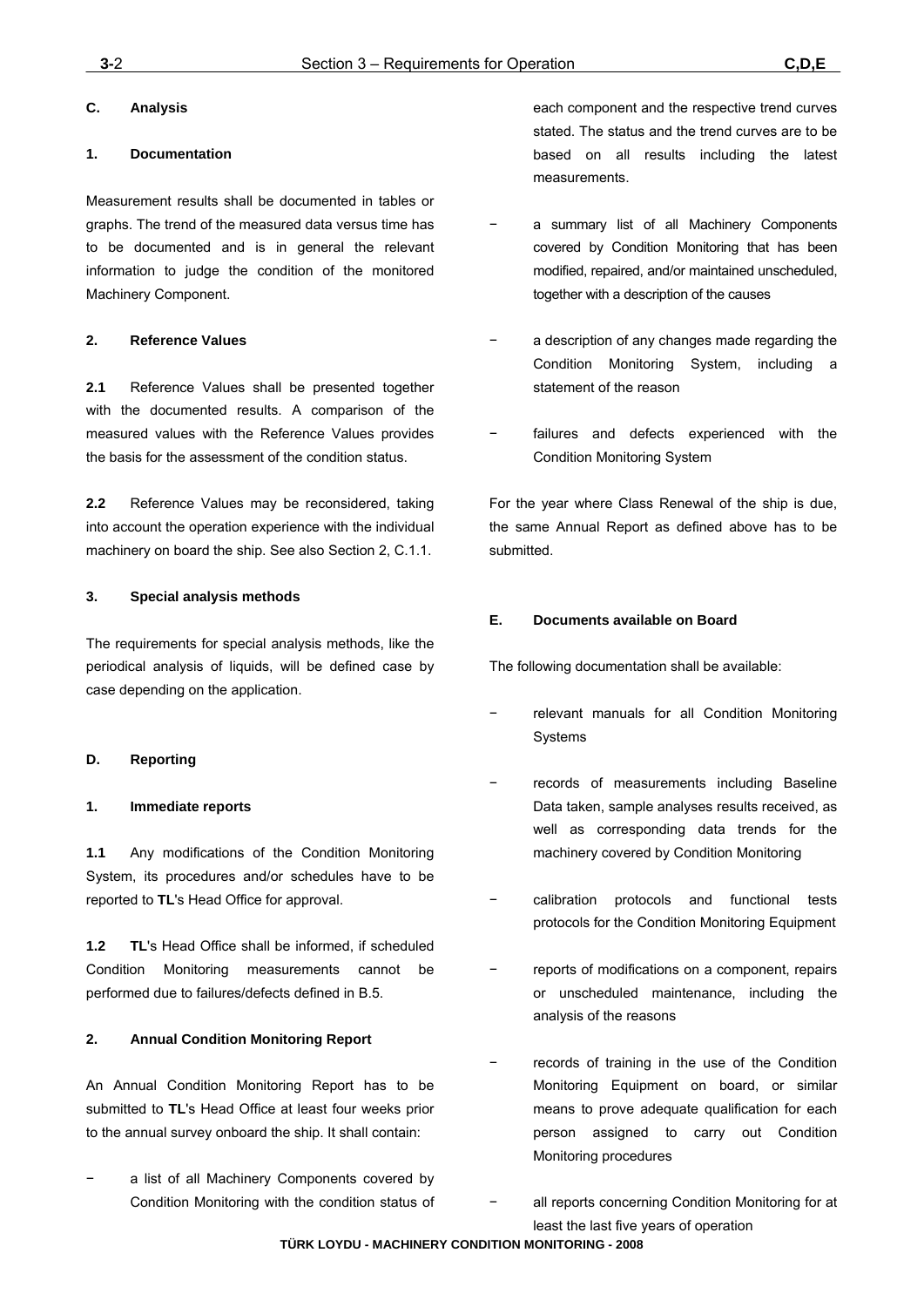## **SECTION 4**

## **SURVEYS**

## **Page**

| C. |  |  |
|----|--|--|
|    |  |  |
| Е. |  |  |

### **A. General**

### **1. Avoidance of direct survey**

Information derived from Condition Monitoring of a Machinery Component or parts of it, can be accepted by **TL** as equivalent to direct inspection, if the information are giving evidence that the Component or part of it, is in an acceptable running condition.

In this case, for the particular Machinery Component or parts of it, which are covered by Condition Monitoring, the Surveyor may grant a waiver from dismantling of the Component for direct inspection.

### **2. Direct survey**

Any item of a component not covered by Condition Monitoring shall be surveyed and credited in the conventional way.

### **B. Implementation Survey**

**1.** An Implementation Survey has to be carried out in presence of a **TL** Surveyor after installation of the Condition Monitoring System on board to verify that the Condition Monitoring System is implemented in accordance with the approved documents and is functioning as intended. See also Section 3, B.

**2.** Documents suitable to prove adequate qualification of the assigned operating personnel have to be checked, see Section 3, A.3.

**3.** For retrofit of a Condition Monitoring System, the actual condition of the respective Machinery Component or part of it shall be verified on a case by case basis.

## **C. Final Approval**

Final approval of the Condition Monitoring System implemented on board is achieved after a period of probation of at least six months. During this period the Condition Monitoring System has to prove its fitness under normal operating conditions. **TL** is to be informed of any required modifications.

### **D. Annual Survey**

**1.** The Annual Survey will be carried out to maintain the validity of the Survey Arrangement CM. It is recommended to carry it out together with the annual Class Survey of the ship and has to prove that the Condition Monitoring System is operated as intended. All documents listed in Section 3, E. shall be available for the attending **TL** Surveyor.

**2.** The Surveyor has to verify that the approved Condition Monitoring procedures are met and that the Condition Monitoring System is correctly operated. The Surveyor will review the Annual Condition Monitoring Report, compare Section 3, D.2.

**3.** During the survey, the Surveyor will verify that on board personnel assigned to perform Condition Monitoring tasks is familiar with the Condition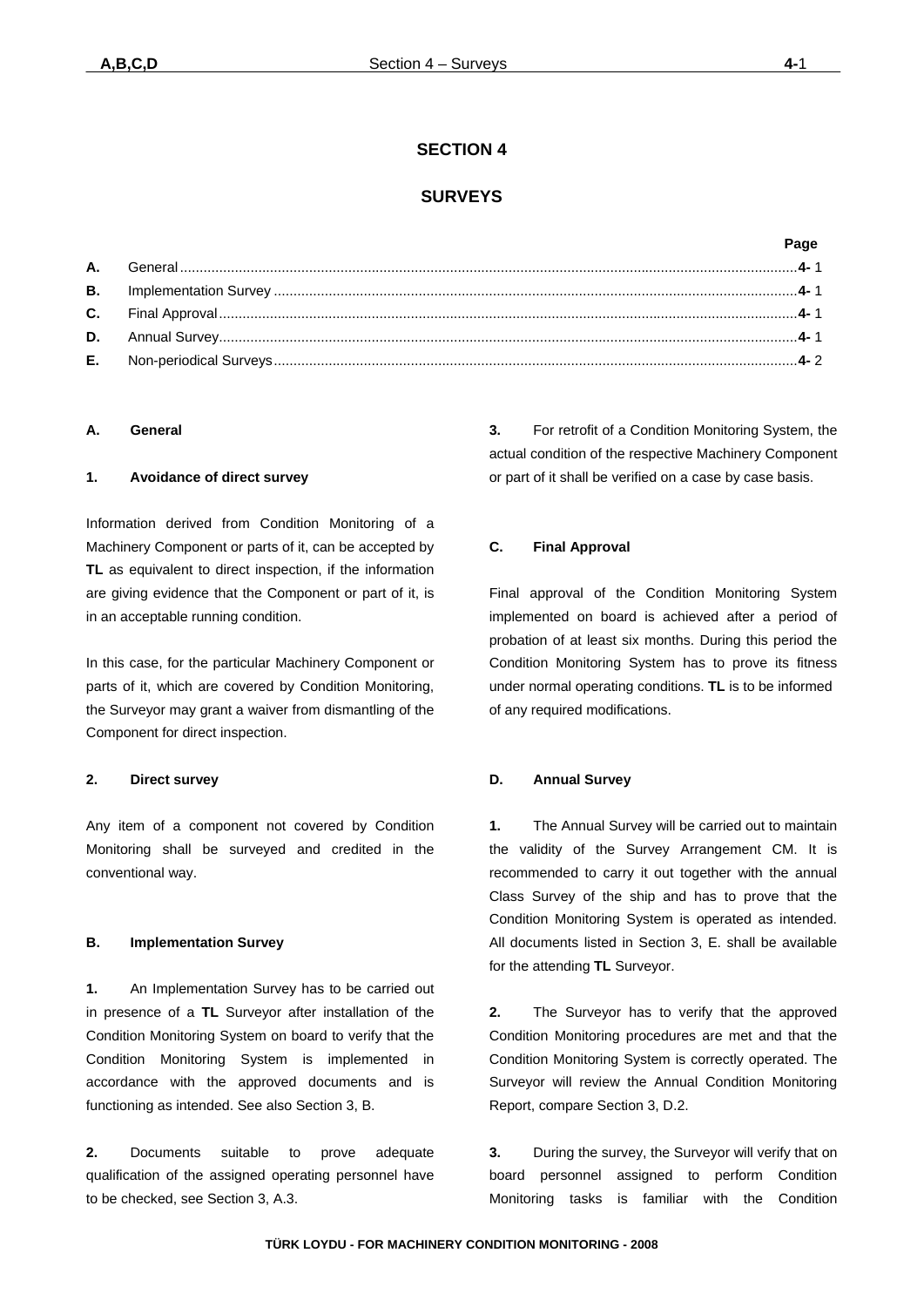Monitoring System, especially with the data collection and processing units.

**4.** Recorded data and data trends will be examined and it will be checked if necessary maintenance actions have been carried out.

**5.** At the discretion of the Surveyor, function tests on components covered by Condition Monitoring, and inspections (e.g. dismantling of components) shall be carried out as far as practicable and reasonable, e.g. with respect to condition monitoring data.

**6.** For the year where Class Renewal of the ship is due, the same Annual Survey as defined above will be executed.

### **E. Non-periodical Surveys**

### **1. Damage and Repair Surveys**

Damage and repair surveys fall due whenever the Condition Monitoring System or Machinery Components

covered by Condition Monitoring have suffered a damage, which might affect the validity of the Survey Arrangement CM.

### **2. Conversion Surveys**

In case of conversions of the Condition Monitoring System or Machinery Components covered by Condition Monitoring, surveys are to be conducted with a scope depending on the type and extent of the conversion and are to be decided case by case.

#### **3. Change of ownership or management**

In case of sale or change of management of the ship the Survey Arrangement CM shall be reconsidered regarding the assumptions on which the Condition Monitoring acceptance was based upon.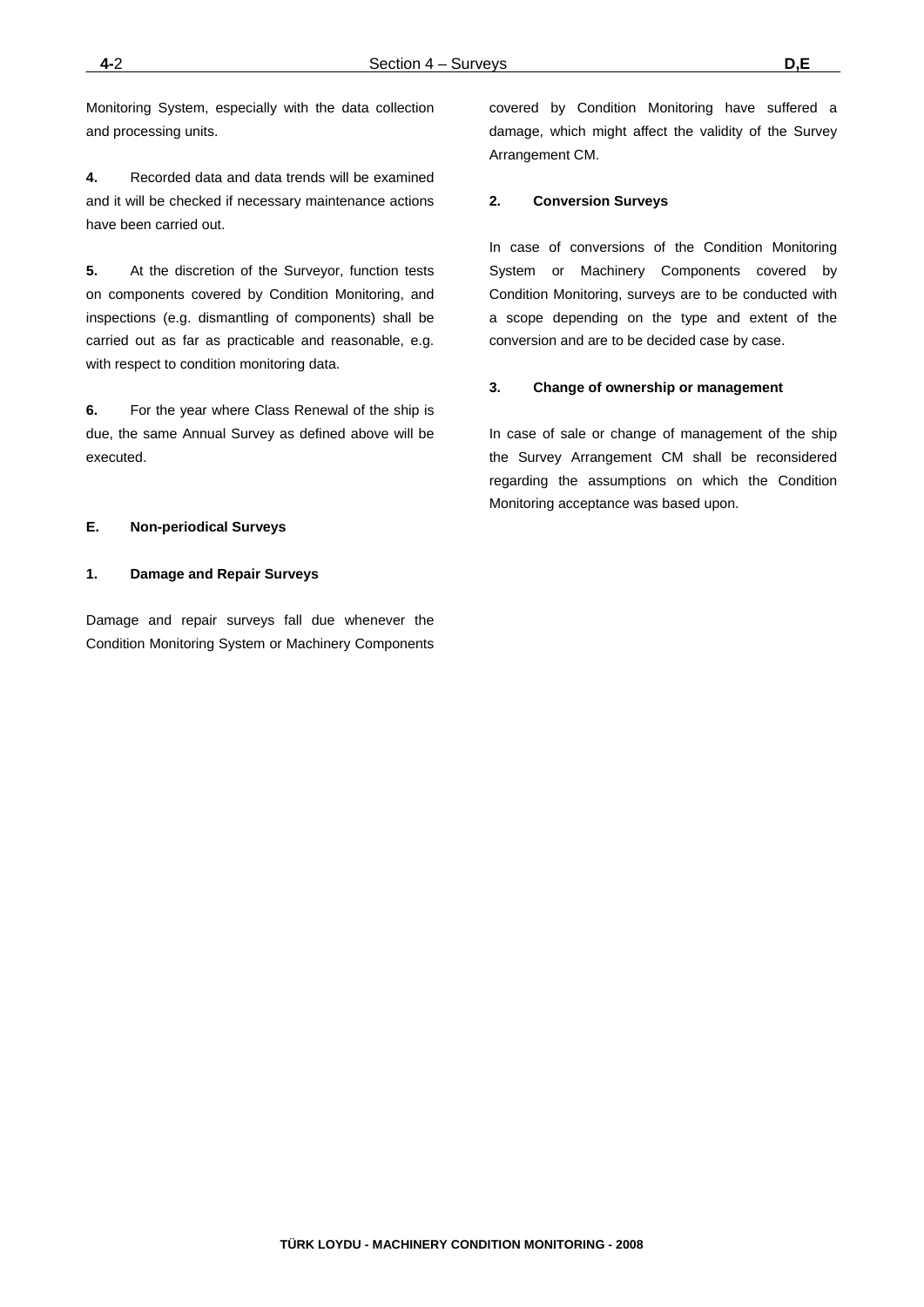## **ANNEX A**

## **EXAMPLES FOR APPLICATION**

# **Page A.** Scope ...................................................................................................................................................... **ANNEXA -**1 **B.** Cranktrain Bearings of Low-speed Diesel Engines ................................................................................. **ANNEXA -**1 **C.** Centrifugal Pumps .................................................................................................................................. **ANNEXA -**2 **D.** Accumulator Battery ................................................................................................................................ **ANNEXA -**3

## **A. Scope**

**1.** The Condition Monitoring scope for a Machinery Component may be such that either the entire condition of the component can be evaluated or only the condition of a part of the component. As characteristic example, Table A.1 provides some typical Machinery Components with characteristic Condition Monitoring items and a range of relevant parameters that may be monitored.

**2.** The actual Condition Monitoring scope, the relevant parameters to be monitored and the limits and Reference Values for parameters are defined for each component on a case by case basis.

## **B. Cranktrain Bearings of Low-speed Diesel Engines**

## **1. Description of method:**

The position of the crosshead assembly is measured by two distance sensors for each cylinder compartment at bottom dead centre of the piston. If the surface of a target mounted at each guide shoe side of the crosshead enters the measuring range of the distance sensor, the lowest gap is evaluated and recorded. The values are compared with Reference Values agreed with the engine designer. In case of exceeding a limit value, a warning or an alarm can be triggered.

### **2. Special requirements**

The bearing monitoring system shall include

enough data storage capacity to keep at minimum the trend curves of one class period of five years.

- The trend curve shall show a clear trend, i.e. that fluctuations caused by irregularities of the combustion process or by movements of the ship in rough sea state or by changes in engine speed should be smoothed or compensated.
- − A crankcase inspection procedure published by the engine designer and approved by **TL**, shall exist. It shall contain clear instructions for inspection of respective parts of the cranktrain and for the corresponding time schedule.

### **3. Data to be presented**

The following data has to be presented to the **TL** Surveyor:

- − operating hours
- trend curve of distance values of the past year
- log file containing log statements for any warning or alarm including sensor failures if recognised
- − protocols of crankcase inspections done by the chief engineer according to the engine designer's instructions
- − documentation of maintenance and/or repair actions if done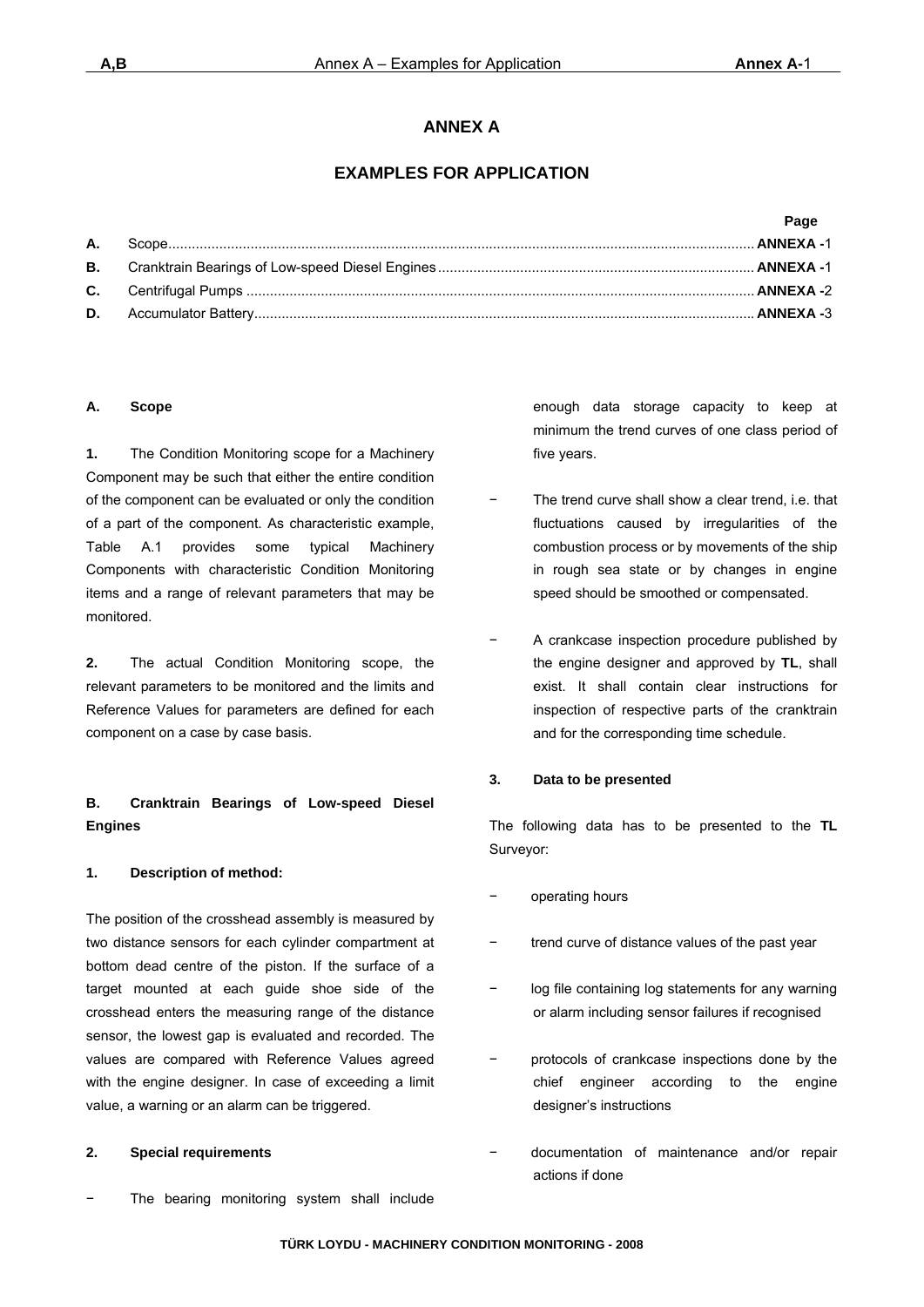## **C. Centrifugal Pumps**

#### **1. Description of method:**

In most cases, centrifugal pumps consist of the casing with the impeller and the casing wear ring, the driving shaft with roller bearings and mechanical seal and the driving electric motor.

The condition of the roller bearings can be monitored by means of regular vibration measurements with a portable system at marked measurement locations. By evaluation of the vibration spectrum and the envelope spectrum, developing deterioration can be detected in an early stage and be allocated to the parts of the bearing, i.e. the inner or outer ring, the cage or the rolling elements.

The condition of the impeller, the casing and the casing wear ring can be monitored by driving the pump against the closed valve. The pressure difference between discharge side and suction side together with the power input can be recorded and compared to Reference Values, e.g. derived from the characteristic curve.

The condition of the shaft seal and of the coupling can be monitored by visual inspection.

A certain voltage and current should lead to defined pressure difference or medium flow.

The temperature of the electric motor should be in certain limits at defined loads.

The insulation resistance of the electric motor gives information about the conditions of the wiring insulation and dirt or wetness condition inside the motor.

### **2. Special requirements:**

The measurement locations shall be defined according to ISO 13373-1:2002 (Table A.1), ISO 10816-3:1998 and VDI Guidelines 3841: 2002.

- The measurement locations shall be marked permanently, e.g. with a glued steel pad for magnetic sensor coupling or with a mounted bayonet socket.
- The measurement chain shall be calibrated regularly, on the minimum once a year.
- The personnel has to be qualified for carrying out vibration measurements.
- The vibration measurements shall be carried out regularly, on the minimum once every three months, in case of yellow state, the interval shall be shortened according to expert advice.
- The performance tests shall be carried out regularly, on the minimum once a month.

#### **3. Data to be presented**

The following data has to be presented to the **TL** Surveyor:

- − operating hours
- traffic light information from vibration measurements for all covered centrifugal pumps; in case of yellow or red state, trend curves of overall levels of vibration and envelope signal containing warning and alarm limits.
- trend curves for all covered pumps containing measured pressure difference and power input together with Reference Values
- protocols of visual inspections (esp. with respect to shaft seal and coupling)
- Reference Conditions during measurements according to Table A.1
- − documentation of maintenance and/or repair actions, if done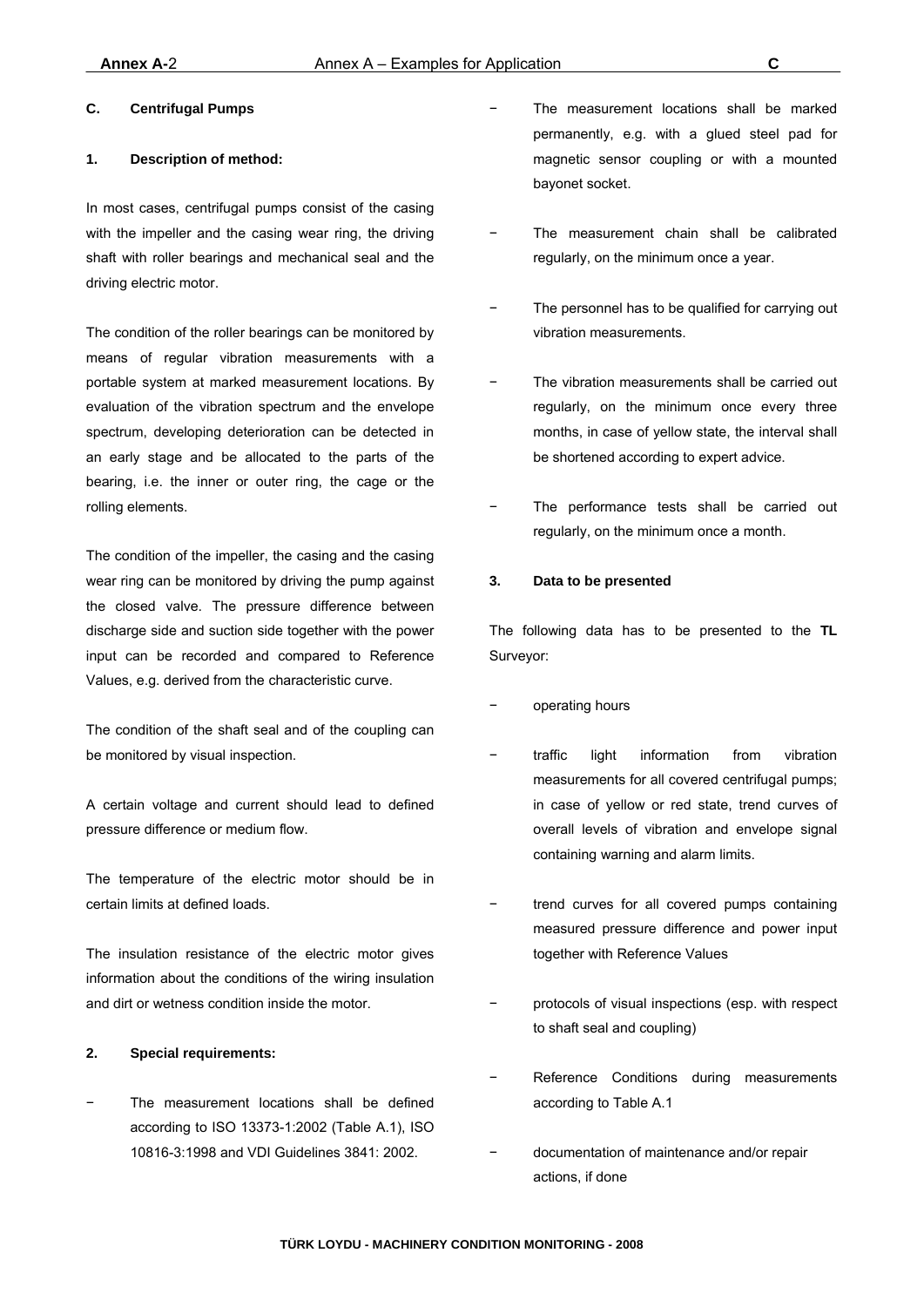| <b>Machinery</b><br><b>Components</b>                          | <b>Characteristic items</b><br>to be Condition<br><b>Monitored</b>               | Reference parameters (1)                 | <b>Condition Monitoring</b><br>parameters                      |  |  |  |  |
|----------------------------------------------------------------|----------------------------------------------------------------------------------|------------------------------------------|----------------------------------------------------------------|--|--|--|--|
| Cranktrain bearings<br>of low-speed diesel<br>engines (2)      | Main bearings,<br>crankpin bearings,<br>crosshead bearings                       | engine speed<br>$\overline{\phantom{a}}$ | displacement of<br>crosshead at bottom<br>dead centre position |  |  |  |  |
|                                                                | Roller bearings                                                                  | speed<br>$\overline{\phantom{a}}$        | bearing vibrations<br>lubrication oil pressure                 |  |  |  |  |
|                                                                | Impeller,<br>casing,<br>casing wear ring,<br>mechanical seal<br>Electrical motor |                                          | pressure difference<br>between discharge<br>and suction side   |  |  |  |  |
| Centrifugal pump (3)                                           |                                                                                  |                                          | power output<br>leakage control at<br>mechanical seal          |  |  |  |  |
|                                                                |                                                                                  |                                          | current<br>insulation resistance                               |  |  |  |  |
|                                                                |                                                                                  | load<br>$\overline{\phantom{a}}$         | voltage                                                        |  |  |  |  |
| Accumulator battery                                            |                                                                                  |                                          | capacity                                                       |  |  |  |  |
|                                                                |                                                                                  |                                          | temperature                                                    |  |  |  |  |
| <b>Advantages:</b>                                             |                                                                                  |                                          |                                                                |  |  |  |  |
| (1)<br>parameters describing the Reference Conditions.         |                                                                                  |                                          |                                                                |  |  |  |  |
| (2)<br>$\epsilon$ and $\epsilon$ and $\epsilon$ and $\epsilon$ | early detection of bearing wear.                                                 |                                          |                                                                |  |  |  |  |

## **Table A.1 Examples for the scope of Condition Monitoring**

**(3)** early detection of failures for a greater number of components with one portable system for a fleet where appropriate.

## **D. Accumulator Battery**

**1.** An algorithm for determining of the capacity and reserve time of the battery working under non-stationary regimes will be used for the actual type of battery. This process can be based on digital modeling.

The capacity can be determined by continuously scanning the following parameters:

- current of charge
- current of discharge
- voltage of the battery

The temperature of the battery can be monitored for critical values.

## **2. Special requirements**

The personnel shall be qualified for maintaining batteries.

## **3. Data to be presented**

The following data is to be presented to the **TL** Surveyor:

- age of battery
- trend curve of the remaining capacity including the minimum required capacity
- − documentation of maintenance especially the filling and the acid condition and refilling, if done